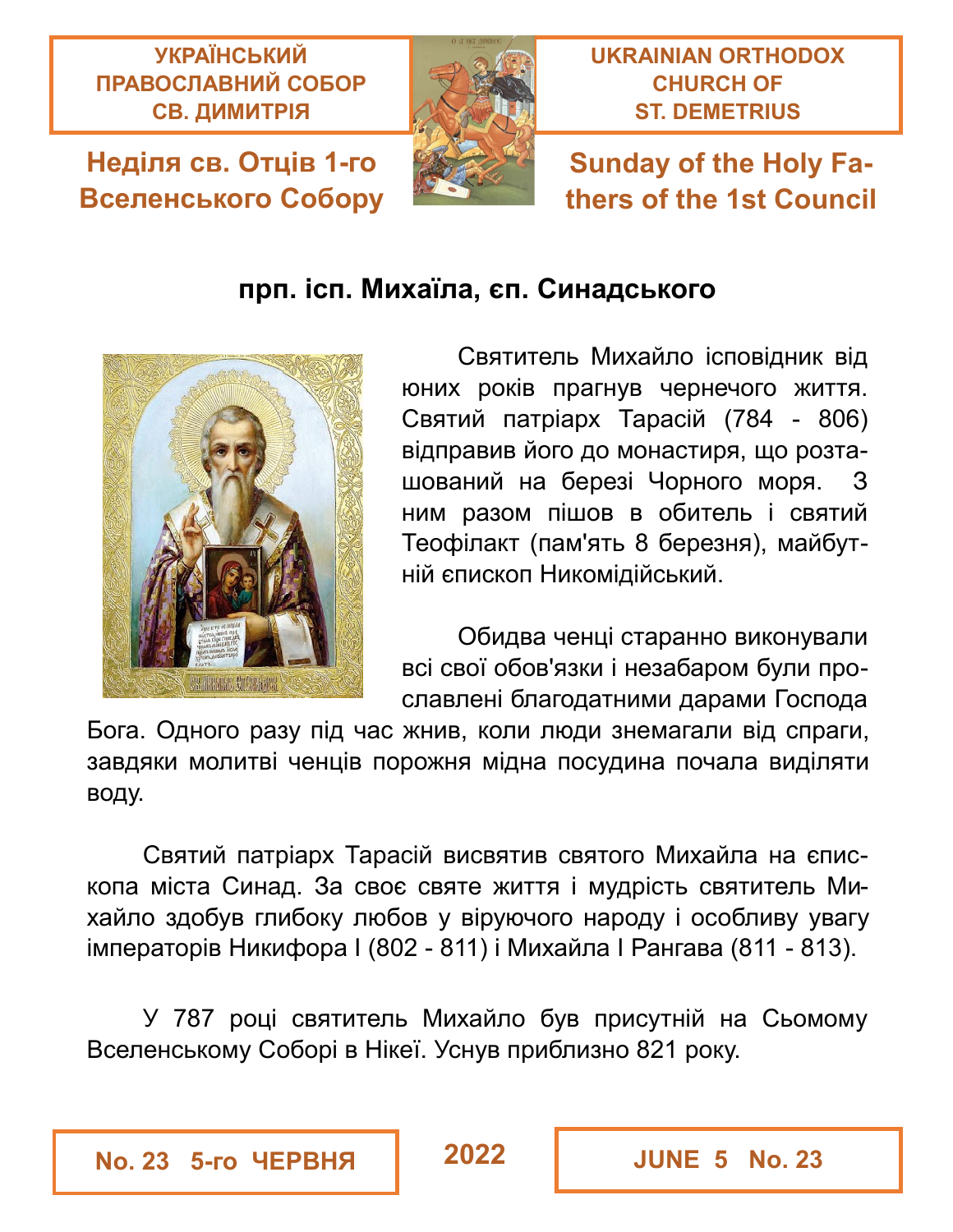## **Saint Michael the Confessor, Bishop of Synnada**



Saint Michael the Confessor From his youth he longed for the monastic life and was sent by Patriarch Tarasius (784-806) to a monastery on the coast of the Black Sea. Saint Theophylactus (March 8), the future Bishop of Nicomedia also entered the monastery together with him.

At the monastery both monks engaged in spiritual struggles and were soon glorified by gifts from the Lord. Once, during a harvest, when the people were weakened by thirst, an empty metal vessel was filled with water by the prayer of the monks.

Patriarch Tarasius consecrated Saint Michael as bishop of the city of Synnada. Through his holy life and wisdom, Saint Michael won the love of be-<br>lievers, and the notice of the emperors lievers, and the notice of the emperors Nikēphóros I (802-811) and Michael I Rangabe (811-813). Saint Michael was present at the Seventh Ecumenical Council at Nicea in 787.

When the Iconoclast heretic Leo the Armenian (813-820) assumed the throne, he began to expel Orthodox hierarchs from their Sees, appointing heretics in their place.

Saint Michael defended Orthodoxy, bravely opposing the heretics and denouncing their error. Leo the Armenian brought Saint Michael to trial, but not fearing torture he answered resolutely, "I venerate the holy icons of my Savior Jesus Christ and the All-Pure Virgin, His Mother, and all the saints, and it is to them I bow down. I shall not obey your decrees to remove icons from churches."

Leo then banished Saint Michael to the city of Eudokiada, where the confessor died about the year 821. The head of Saint Michael is preserved in the Great Lavra of Saint Athanasius on Mount Athos, and part of the relics are at the Ivḗron monastery.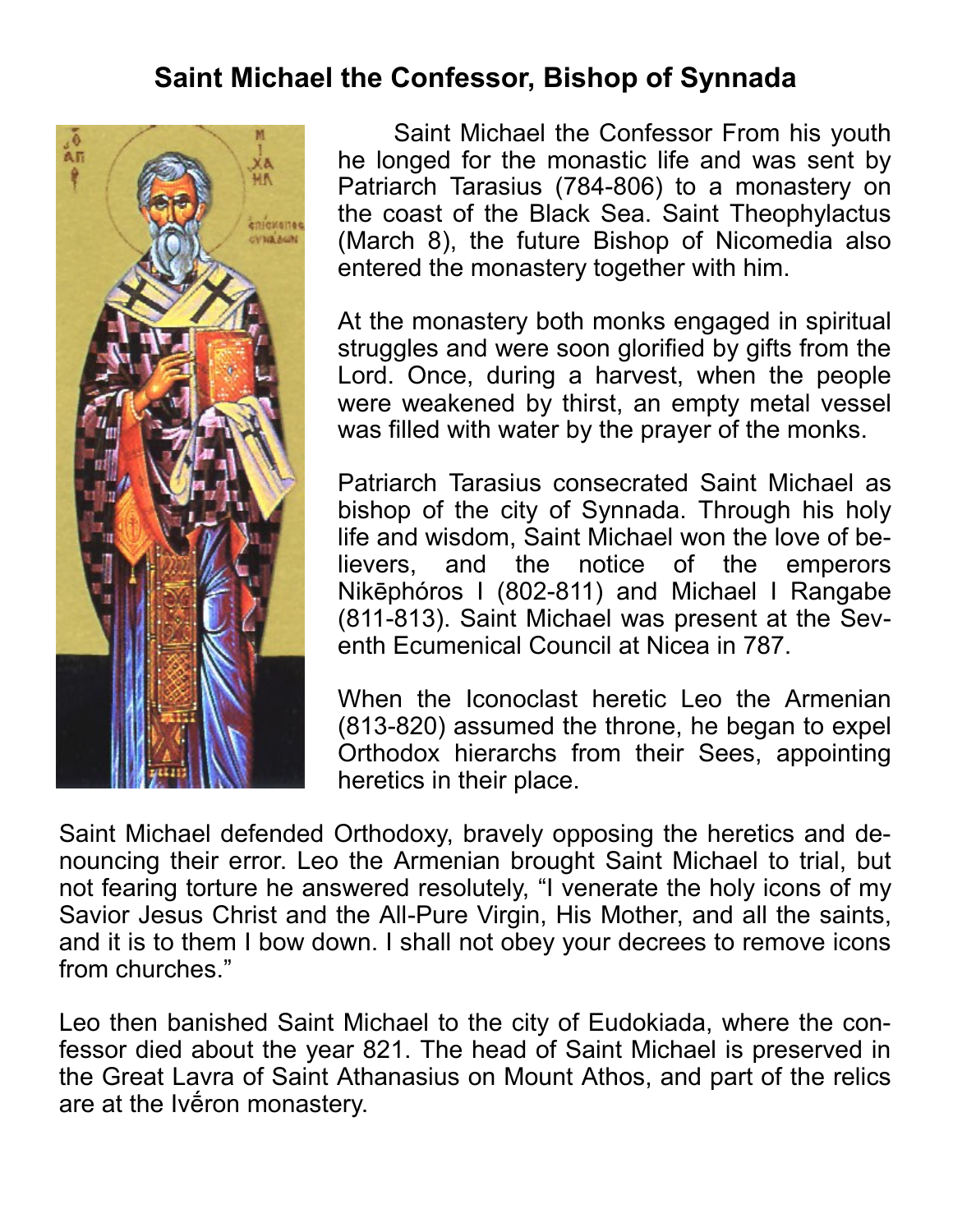## **АПОСТОЛ**

## **З Діянь Святих Апостолів читання.**

**(р. 20, в. 16 – 18, 28 – 36)**

Бо Павло захотів поминути Ефес, щоб йому не баритися в Азії, бо він квапився, коли буде можливо, бути в Єрусалимі на день П'ятидесятниці.

А з Мілету послав до Ефесу, і прикликав пресвітерів Церкви.

I, як до нього вони прибули, він промовив до них: "Ви знаєте, як із першого дня, відколи прибув в Азію, я з вами ввесь час перебував;

Пильнуйте себе та всієї отари, в якій Святий Дух вас поставив єпископами, щоб пасти Церкву Божу, яку власною кров'ю набув Він.

Бо я знаю, що як я відійду, то ввійдуть між вас вовки люті, що отари щадити не будуть...

Із вас самих навіть мужі постануть, що будуть казати перекручене, аби тільки учнів тягнути за собою...

Тому то пильнуйте, пам'ятаючи, що я кожного з вас день і ніч безперестань навчав зо слізьми ось три роки.

А тепер доручаю вас Богові та слову благодаті Його, Який має силу будувати та дати спадщину, серед усіх освячених.

Ні срібла, ані золота, ні одежі чиєїсь я не побажав...

Самі знаєте, що ці руки мої послужили потребам моїм та отих, хто був зо мною.

Я вам усе показав, що, працюючи так, треба поміч давати слабим, та пам'ятати слова Господа Ісуса, бо Він Сам проказав: *"Блаженніше давати, ніж брати!"*

Проказавши ж оце, він навколішки впав, та й із ними всіма помолився.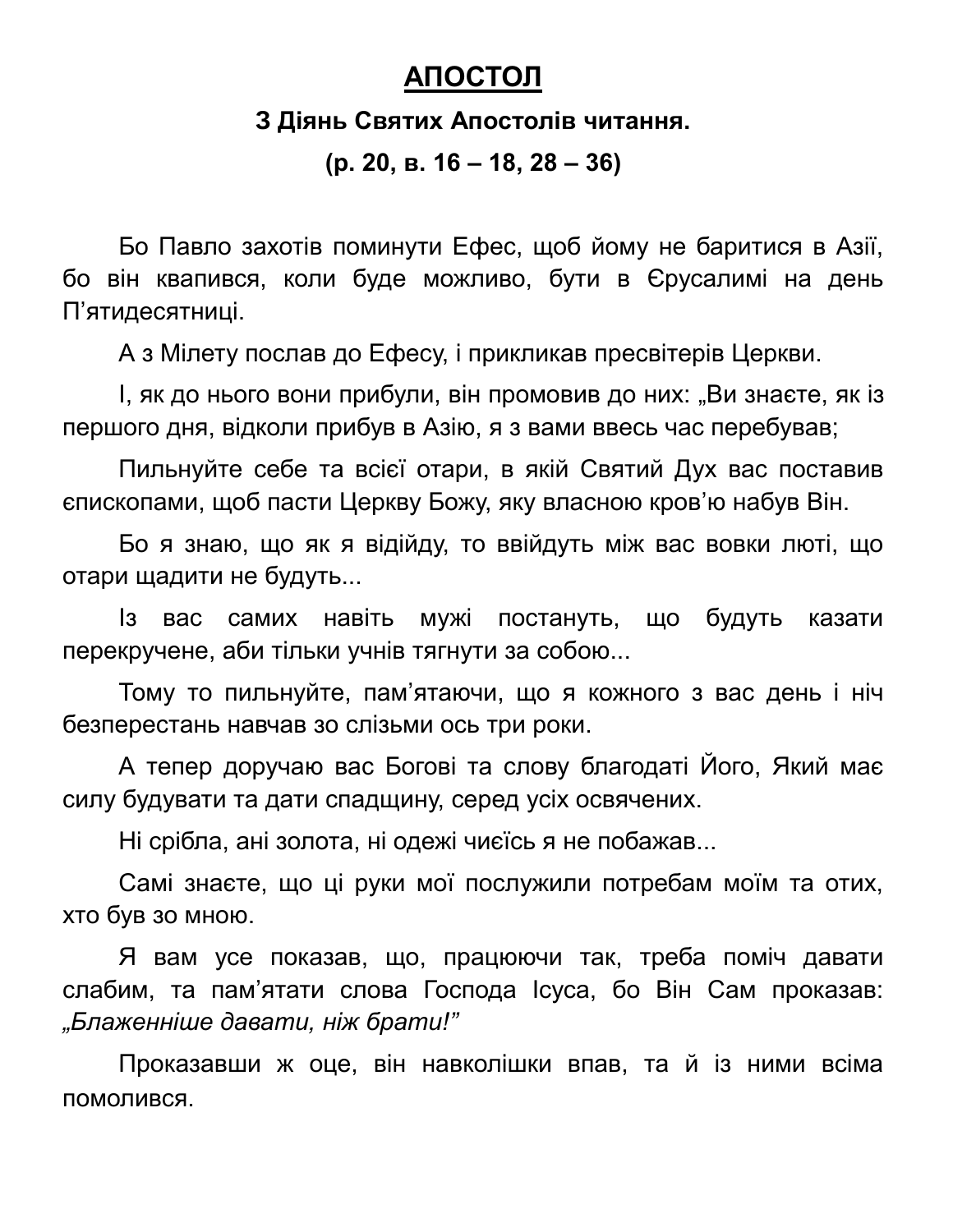## **ЄВАНГЕЛІЯ**

### **Від Івана Святого Євангелія читання.**

**(р. 17, в. 1 – 13)**

По мові оцій Ісус очі Свої звів до неба й промовив: *"Прийшла, Отче, година, - прослав Сина Свого, щоб і Син Твій прославив Тебе,*

*бо Ти дав Йому владу над тілом усяким, щоб Він дав життя вічне всім їм, яких дав Ти Йому.*

*Життя ж вічне – це те, щоб пізнали Тебе, єдиного Бога правдивого, та Ісуса Христа, що послав Ти Його.*

*Я прославив Тебе на землі, - довершив Я те діло, що Ти дав Мені виконати,*

*І тепер прослав, Отче, Мене Сам у Себе тією славою, яку в Тебе Я мав, поки світ не постав.*

*Я Ім'я Твоє виявив людям, що Мені Ти із світу їх дав, Твоїми були вони, і Ти дав їх Мені, і вони зберегли Твоє слово.*

*Тепер пізнали вони, що все те, що Ти Мені дав, від Тебе походить,*

*бо слова, що дав Ти Мені, Я їм передав, - і вони прийняли й зрозуміли правдиво, що послав Ти Мене.*

*Я благаю за них. Не за світ Я благаю, а за тих, кого дав Ти Мені, - Твої бо вони!*

*Усе бо Моє – то Твоє, а Твоє – то Моє, і прославивсь Я в них.*

*І не на світі вже Я, а вони ще на світі, а Я йду до Тебе. Святий Отче, - заховай в Ім'я Своє їх, яких дав Ти Мені, щоб як Ми, єдине були!*

*Коли з ними на світі Я був, Я беріг їх у Ймення Твоє, тих, що дав Ти Мені, і зберіг, і ніхто з них на згинув, крім призначеного на загибель, щоб збулося Писання.*

*Тепер же до Тебе Я йду, але це говорю Я на світі, щоб мали вони в собі радість Мою досконалу."*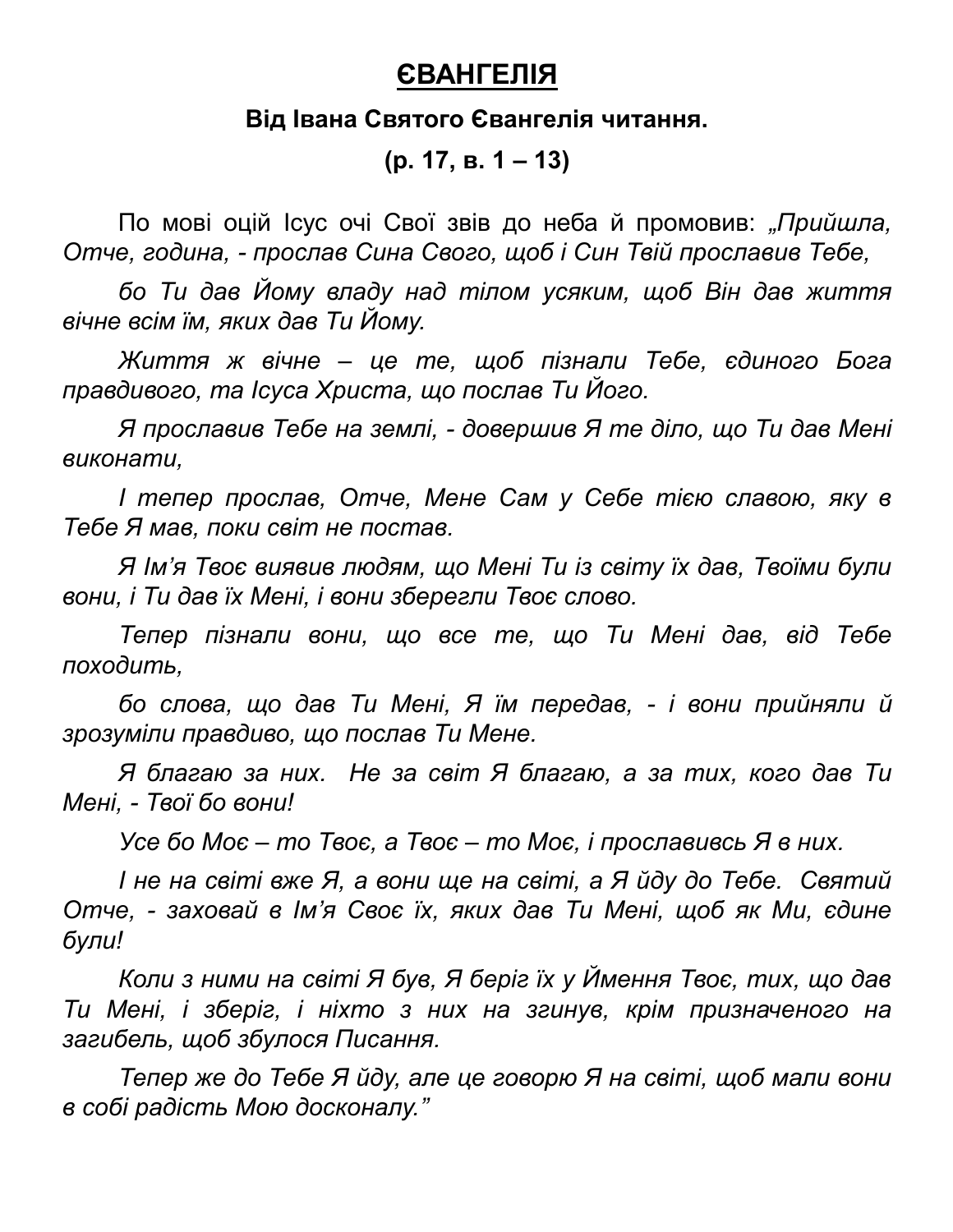## **EPISTLE**

## **The reading is from Acts of the Apostles.**

**(c. 20, v. 16 – 18, 28 – 36)**

For Paul had decided to sail past Ephesus, so the he would not have to spend time in Asia; for he was hurrying to be at Jerusalem, if possible, on the Day of Pentecost.

From Miletus he sent for Ephesus and called for the elders of the church.

And when they had come to him, he said to them: "You know, from the first day that I came to Asia, in what manner I always lived among you;

Therefore take head to yourselves and to all the flock, among which the Holy Spirit has made you overseers, to Sheppard the church of God which He purchased with His own blood.

For I know this, that after my departure savage wolves will come in among you, not sparing the flock.

Also from among yourselves men will rise up, speaking perverse things, to draw away the disciples after themselves.

Therefore watch, and remember that for three years I did not cease to warn everyone night and day with tears.

So now, brethren, I commend you to God and to the word of His grace, which is able to build you up and give you an inheritance among all those who are sanctified.

I have coveted no one's silver or gold or apparel.

Yes, you yourselves know that these hands have provided for my necessities, and for those who were with me.

I have shown you in every way, by labouring like this, that you must support the weak. And remember the words of the Lord Jesus, that He said, *'It is more blessed to give than to receive.'*"

And when he had said these things, he knelt down and prayed with them all.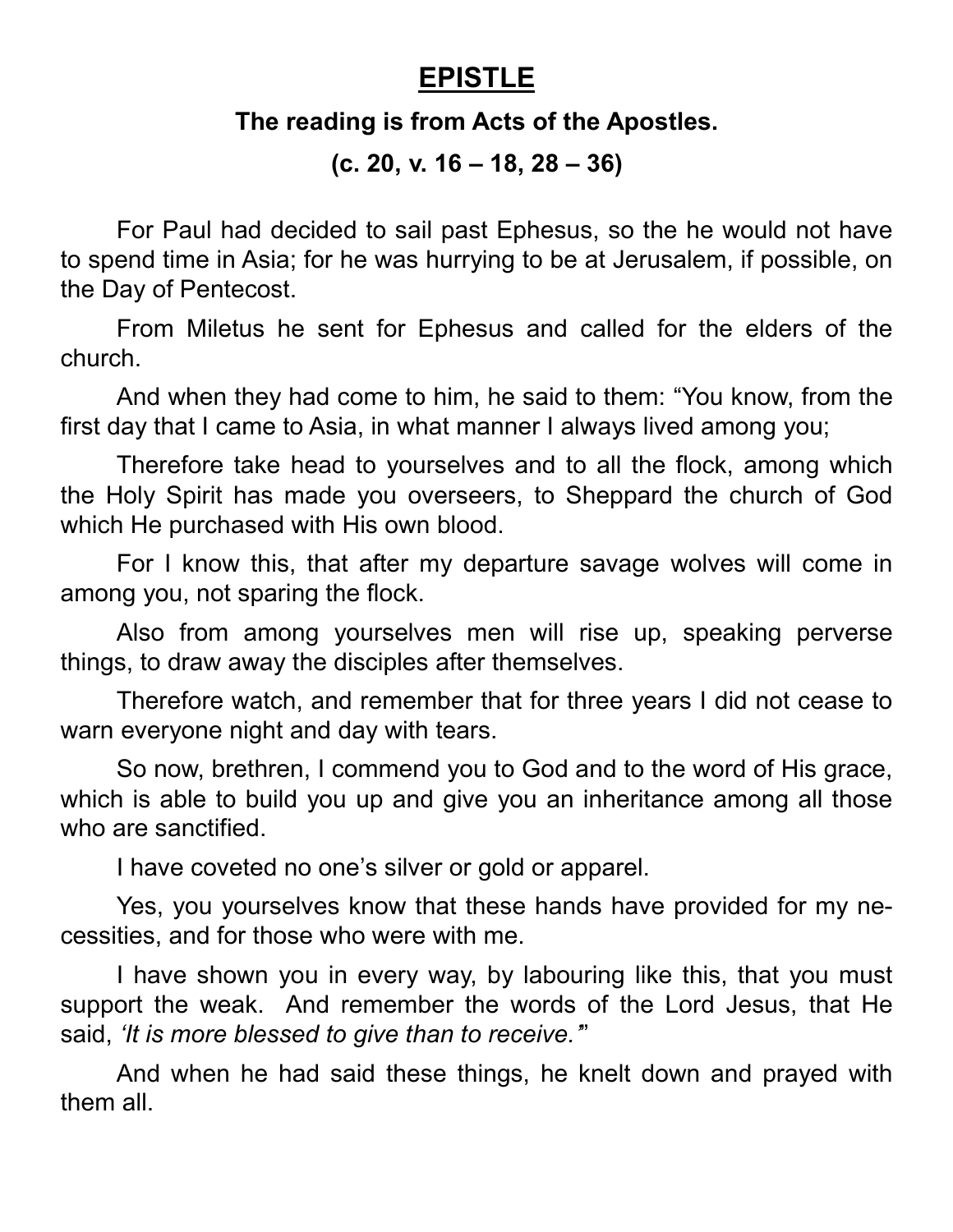## **GOSPEL**

**The reading is from the Holy Gospel according to St. John.**

**(c. 17, v. 1 – 13)**

Jesus spoke these words, lifted up His eyes to heaven, and said: *"Father, the hour has come. Glorify Your Son, that Your Son also may glorify You,*

*as You have given Him authority over all flesh, that He should give eternal life to as many as You have given Him.*

*And this is eternal life, that they may know You, the only true God, and Jesus Christ whom You have sent.*

*I have glorified You on the earth. I have finished the work which You have given Me to do.*

*And now, O Father, glorify Me together with Yourself, with the glory which I had with You before the world was.*

*I have manifested Your name to the men whom You have given Me out of the world. They were Yours, You gave them to Me, and they have kept Your word.*

*Now they have known that all things which You have given Me are from You.*

*For I have given to them the words which You have given Me; and they have received them, and have known surely that I came forth from You; and they have believed that You sent Me.*

*I pray for them. I do not pray for the world but for those whom You have given Me, for they are Yours.*

*And all Mine are Yours, and Yours are Mine, and I am glorified in them.*

*Now I am no longer in the world, but these are in the world, and I come to You. Holy Father, keep through Your name those whom You have given Me, that they may be one as We are.*

*While I was with them in the world, I kept them in Your name. Those whom You gave Me I have kept; and none of them is lost except the son of perdition, that the Scripture might be fulfilled.*

*But now I come to You, and these things I speak in the world, that they may have My joy fulfilled in themselves."*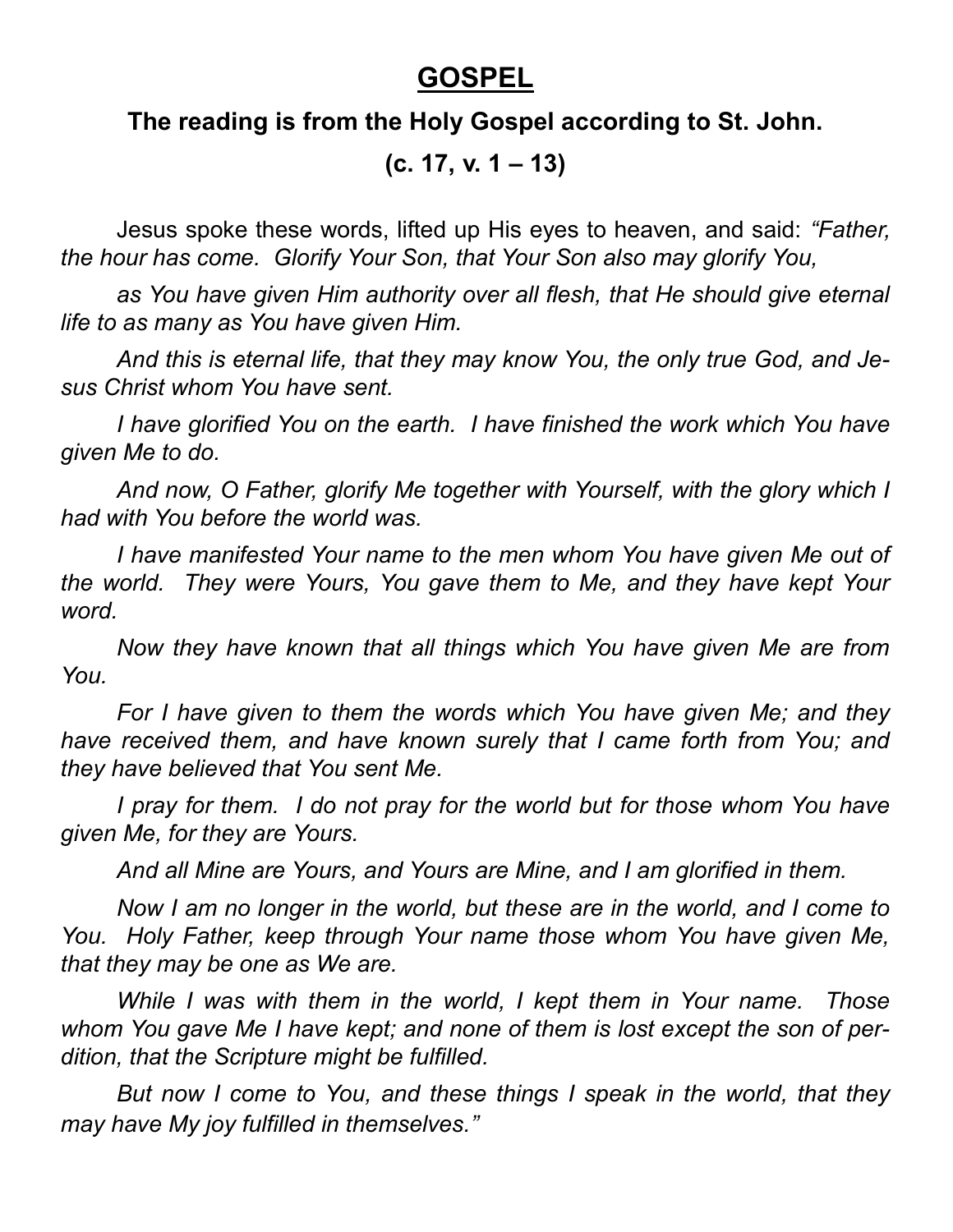## Церковний Календар | Kurch Calendar



# **ЧЕРВЕНЬ JUNE**

- 1 Акафист **Akathist**
- 2 Вознесіння Господнє Ascension of Our Lord
- 
- 8 Акафист **Akathist**
- 11 Троїцька Субота Trinity Saturday
- 12 Зіслання Святого Духа Descent of the Holy Spirit
- 13 День св. Духа Holy Spirit Day
- 15 Акафист **Akathist**
- 19 Неділя Всіх Святих Sunday of All Saints
- *20 Початок Посту Петрівки Sts. Peter & Paul Fast Begins*
- 22 Акафист **Akathist**
- 26 Неділя Всіх Святих Землі Української Sunday of All Saints of Ukraine
- 29 Акафист **Akathist**

# **ЛИПЕНЬ JULY**

- 3 3-тя Неділя по П'ятидесятниці 3rd Sunday after Pentecost
- 6 Акафист **Akathist**
- 7 Різдво св. Івана Хрестителя Nativity of St. John the Baptist
- 10 4-та Неділя по П'ятидесятниці 4th Sunday after Pentecost
- 12 свв. Петра і Павла Sts. Peter & Paul
- 13 Акафист **Akathist**
- 17 5-та Неділя по П'ятидесятниці 5th Sunday after Pentecost
- 20 Акафист **Akathist**

5 Отців 1-го Собору Fathers of the 1st Council